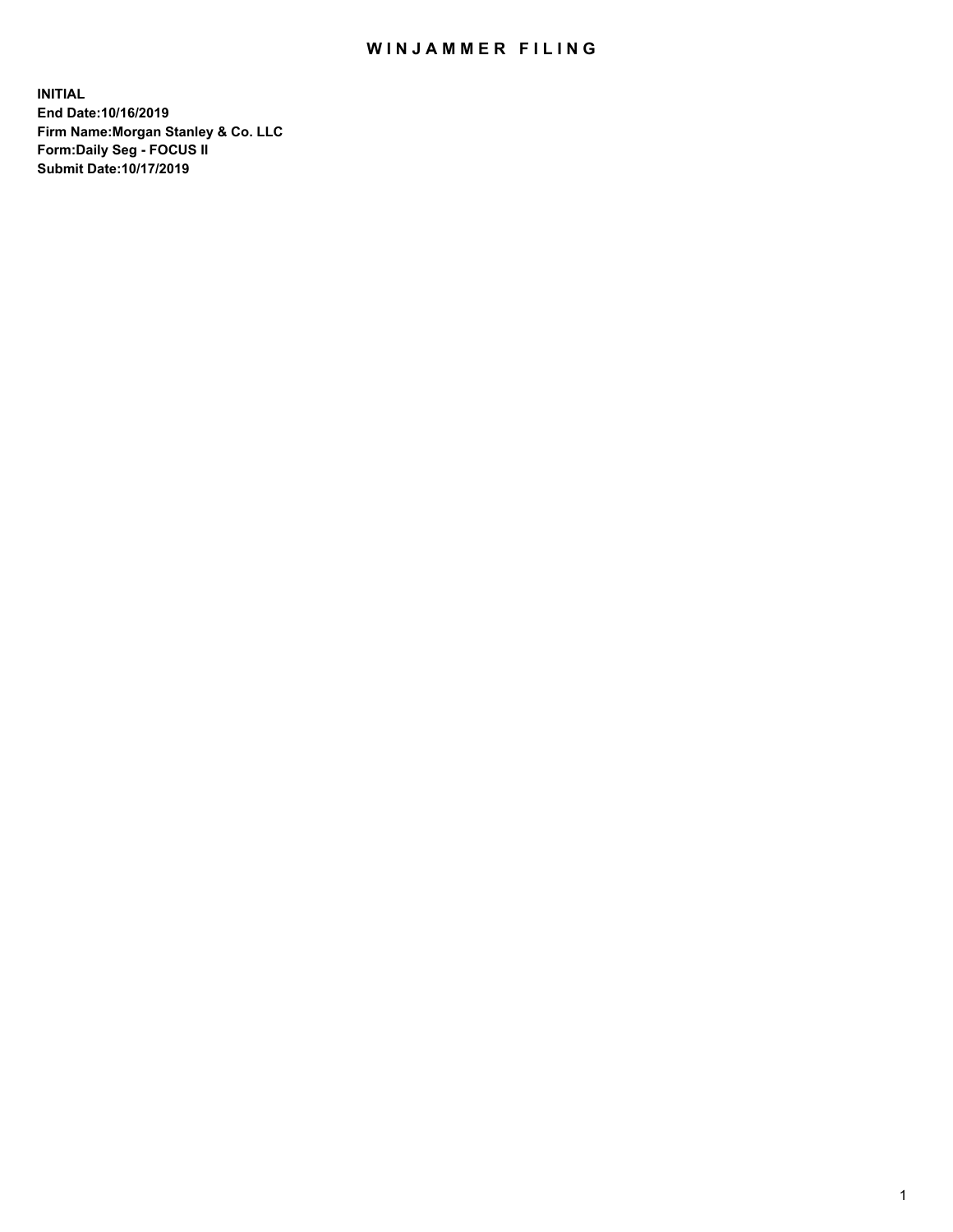**INITIAL End Date:10/16/2019 Firm Name:Morgan Stanley & Co. LLC Form:Daily Seg - FOCUS II Submit Date:10/17/2019 Daily Segregation - Cover Page**

| Name of Company                                                                                                                                                                                                                                                                                                                | Morgan Stanley & Co. LLC                               |
|--------------------------------------------------------------------------------------------------------------------------------------------------------------------------------------------------------------------------------------------------------------------------------------------------------------------------------|--------------------------------------------------------|
| <b>Contact Name</b>                                                                                                                                                                                                                                                                                                            | <b>Ikram Shah</b>                                      |
| <b>Contact Phone Number</b>                                                                                                                                                                                                                                                                                                    | 212-276-0963                                           |
| <b>Contact Email Address</b>                                                                                                                                                                                                                                                                                                   | Ikram.shah@morganstanley.com                           |
| FCM's Customer Segregated Funds Residual Interest Target (choose one):<br>a. Minimum dollar amount: : or<br>b. Minimum percentage of customer segregated funds required:% ; or<br>c. Dollar amount range between: and; or<br>d. Percentage range of customer segregated funds required between:% and%.                         | 235,000,000<br><u>0</u><br>0 <sub>0</sub><br><u>00</u> |
| FCM's Customer Secured Amount Funds Residual Interest Target (choose one):<br>a. Minimum dollar amount: ; or<br>b. Minimum percentage of customer secured funds required:% ; or<br>c. Dollar amount range between: and; or<br>d. Percentage range of customer secured funds required between:% and%.                           | 140,000,000<br><u>0</u><br><u>00</u><br>0 <sub>0</sub> |
| FCM's Cleared Swaps Customer Collateral Residual Interest Target (choose one):<br>a. Minimum dollar amount: ; or<br>b. Minimum percentage of cleared swaps customer collateral required:% ; or<br>c. Dollar amount range between: and; or<br>d. Percentage range of cleared swaps customer collateral required between:% and%. | 92,000,000<br><u>0</u><br><u>00</u><br>0 <sub>0</sub>  |

Attach supporting documents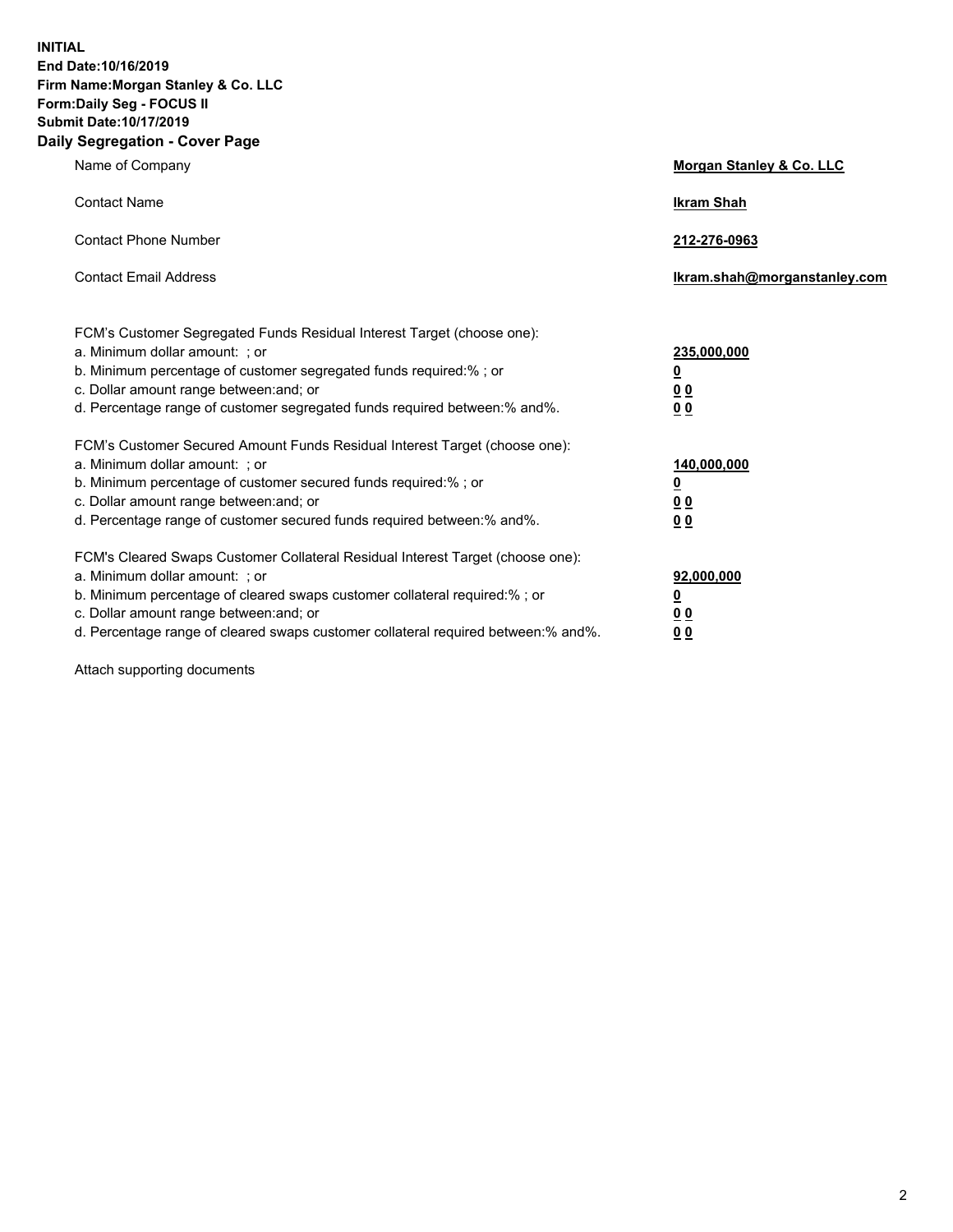## **INITIAL End Date:10/16/2019 Firm Name:Morgan Stanley & Co. LLC Form:Daily Seg - FOCUS II Submit Date:10/17/2019 Daily Segregation - Secured Amounts**

Foreign Futures and Foreign Options Secured Amounts Amount required to be set aside pursuant to law, rule or regulation of a foreign government or a rule of a self-regulatory organization authorized thereunder 1. Net ledger balance - Foreign Futures and Foreign Option Trading - All Customers A. Cash **2,890,075,788** [7315] B. Securities (at market) **2,227,796,398** [7317] 2. Net unrealized profit (loss) in open futures contracts traded on a foreign board of trade **65,727,848** [7325] 3. Exchange traded options a. Market value of open option contracts purchased on a foreign board of trade **27,160,542** [7335] b. Market value of open contracts granted (sold) on a foreign board of trade **-30,601,652** [7337] 4. Net equity (deficit) (add lines 1. 2. and 3.) **5,180,158,924** [7345] 5. Account liquidating to a deficit and account with a debit balances - gross amount **58,802,255** [7351] Less: amount offset by customer owned securities **-57,241,854** [7352] **1,560,401** 6. Amount required to be set aside as the secured amount - Net Liquidating Equity Method (add lines 4 and 5) 7. Greater of amount required to be set aside pursuant to foreign jurisdiction (above) or line 6. FUNDS DEPOSITED IN SEPARATE REGULATION 30.7 ACCOUNTS 1. Cash in banks A. Banks located in the United States **134,457,406** [7500] B. Other banks qualified under Regulation 30.7 **503,337,235** [7520] **637,794,641**

- 2. Securities
	- A. In safekeeping with banks located in the United States **688,294,118** [7540]
	- B. In safekeeping with other banks qualified under Regulation 30.7 **0** [7560] **688,294,118** [7570]
- 3. Equities with registered futures commission merchants
	-
	- B. Securities **0** [7590]
	- C. Unrealized gain (loss) on open futures contracts **94,426** [7600]
	- D. Value of long option contracts **0** [7610]
- E. Value of short option contracts **0** [7615] **9,504,409** [7620]
- 4. Amounts held by clearing organizations of foreign boards of trade
	- A. Cash **0** [7640]
	- B. Securities **0** [7650]
	- C. Amount due to (from) clearing organization daily variation **0** [7660]
	- D. Value of long option contracts **0** [7670]
	- E. Value of short option contracts **0** [7675] **0** [7680]
- 5. Amounts held by members of foreign boards of trade
	-
	-
	- C. Unrealized gain (loss) on open futures contracts **65,633,422** [7720]
	- D. Value of long option contracts **27,160,542** [7730]
	- E. Value of short option contracts **-30,601,652** [7735] **4,036,971,794**
- 6. Amounts with other depositories designated by a foreign board of trade **0** [7760]
- 7. Segregated funds on hand **0** [7765]
- 8. Total funds in separate section 30.7 accounts **5,372,564,962** [7770]
- 9. Excess (deficiency) Set Aside for Secured Amount (subtract line 7 Secured Statement Page 1 from Line 8)
- 10. Management Target Amount for Excess funds in separate section 30.7 accounts **140,000,000** [7780]
- 11. Excess (deficiency) funds in separate 30.7 accounts over (under) Management Target **50,845,637** [7785]

**0** [7305]

[7354] **5,181,719,325** [7355]

**5,181,719,325** [7360]

[7530]

A. Cash **9,409,983** [7580]

 A. Cash **2,435,277,202** [7700] B. Securities **1,539,502,280** [7710] [7740] **190,845,637** [7380]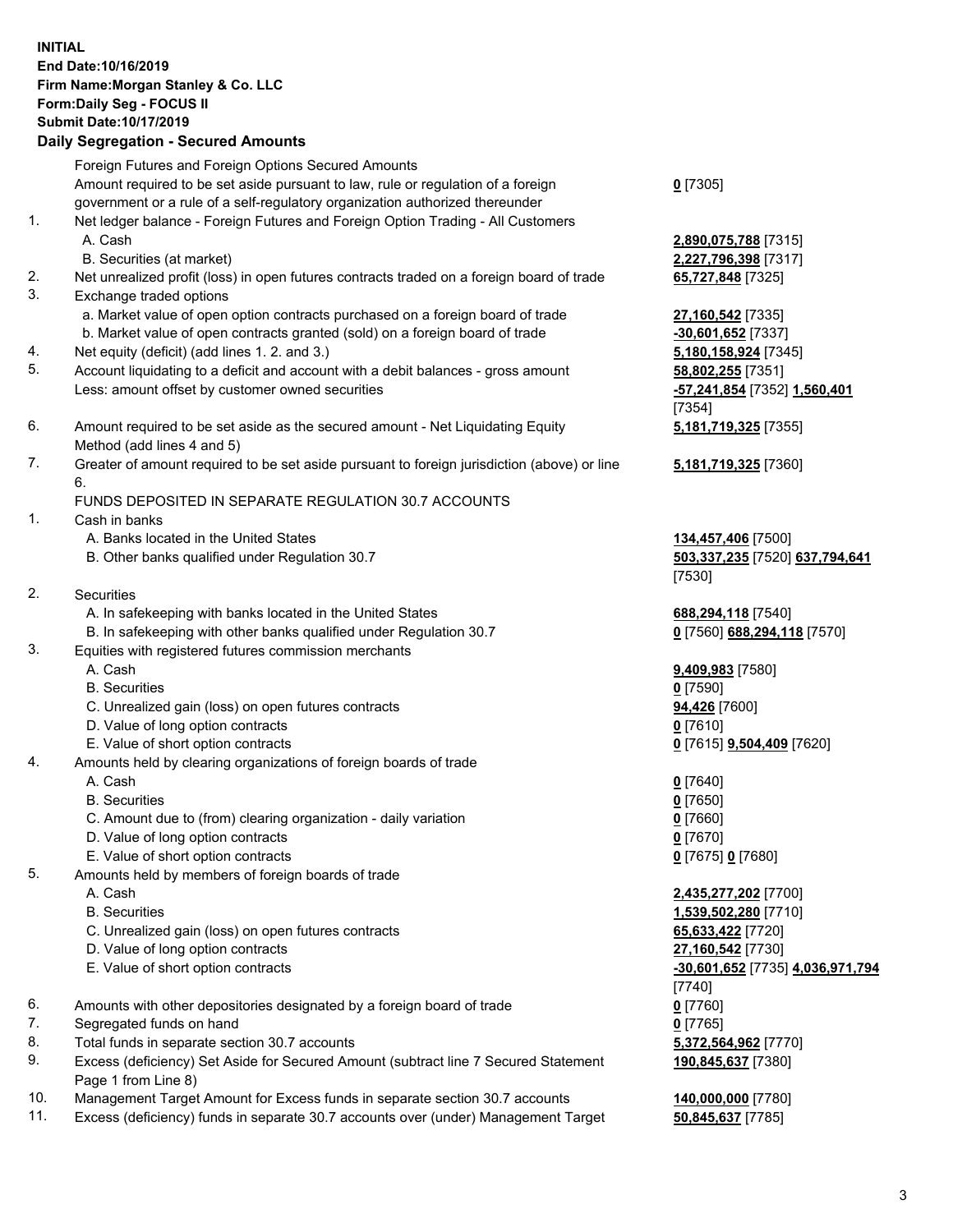|     | <b>INITIAL</b><br>End Date: 10/16/2019<br>Firm Name: Morgan Stanley & Co. LLC<br>Form: Daily Seg - FOCUS II<br>Submit Date: 10/17/2019<br>Daily Segregation - Segregation Statement |                                    |
|-----|-------------------------------------------------------------------------------------------------------------------------------------------------------------------------------------|------------------------------------|
|     | SEGREGATION REQUIREMENTS(Section 4d(2) of the CEAct)                                                                                                                                |                                    |
| 1.  | Net ledger balance                                                                                                                                                                  |                                    |
|     | A. Cash                                                                                                                                                                             | 12,098,599,592 [7010]              |
|     | B. Securities (at market)                                                                                                                                                           | 6,706,863,158 [7020]               |
| 2.  | Net unrealized profit (loss) in open futures contracts traded on a contract market                                                                                                  | -1,576,635,842 [7030]              |
| 3.  | Exchange traded options                                                                                                                                                             |                                    |
|     | A. Add market value of open option contracts purchased on a contract market                                                                                                         | 450,083,925 [7032]                 |
|     | B. Deduct market value of open option contracts granted (sold) on a contract market                                                                                                 | -308,210,861 [7033]                |
| 4.  | Net equity (deficit) (add lines 1, 2 and 3)                                                                                                                                         | 17,370,699,972 [7040]              |
| 5.  | Accounts liquidating to a deficit and accounts with                                                                                                                                 |                                    |
|     | debit balances - gross amount                                                                                                                                                       | 390,333,741 [7045]                 |
|     | Less: amount offset by customer securities                                                                                                                                          | -390,186,884 [7047] 146,857 [7050] |
| 6.  | Amount required to be segregated (add lines 4 and 5)                                                                                                                                | 17,370,846,829 [7060]              |
|     | FUNDS IN SEGREGATED ACCOUNTS                                                                                                                                                        |                                    |
| 7.  | Deposited in segregated funds bank accounts                                                                                                                                         |                                    |
|     | A. Cash                                                                                                                                                                             | 4,076,042,038 [7070]               |
|     | B. Securities representing investments of customers' funds (at market)                                                                                                              | $0$ [7080]                         |
|     | C. Securities held for particular customers or option customers in lieu of cash (at                                                                                                 | 991,804,878 [7090]                 |
|     | market)                                                                                                                                                                             |                                    |
| 8.  | Margins on deposit with derivatives clearing organizations of contract markets                                                                                                      |                                    |
|     | A. Cash                                                                                                                                                                             | 6,667,098,028 [7100]               |
|     | B. Securities representing investments of customers' funds (at market)                                                                                                              | $0$ [7110]                         |
|     | C. Securities held for particular customers or option customers in lieu of cash (at<br>market)                                                                                      | 5,715,058,280 [7120]               |
| 9.  | Net settlement from (to) derivatives clearing organizations of contract markets                                                                                                     | 57,173,927 [7130]                  |
| 10. | Exchange traded options                                                                                                                                                             |                                    |
|     | A. Value of open long option contracts                                                                                                                                              | 450,083,925 [7132]                 |
|     | B. Value of open short option contracts                                                                                                                                             | -308,210,861 [7133]                |
| 11. | Net equities with other FCMs                                                                                                                                                        |                                    |
|     | A. Net liquidating equity                                                                                                                                                           | 8,204,574 [7140]                   |
|     | B. Securities representing investments of customers' funds (at market)                                                                                                              | 0 [7160]                           |
|     | C. Securities held for particular customers or option customers in lieu of cash (at<br>market)                                                                                      | 0 <sup>[7170]</sup>                |
| 12. | Segregated funds on hand                                                                                                                                                            | $0$ [7150]                         |
| 13. | Total amount in segregation (add lines 7 through 12)                                                                                                                                | 17,657,254,789 [7180]              |
| 14. | Excess (deficiency) funds in segregation (subtract line 6 from line 13)                                                                                                             | 286,407,960 [7190]                 |
| 15. | Management Target Amount for Excess funds in segregation                                                                                                                            | 235,000,000 [7194]                 |
| 16. | Excess (deficiency) funds in segregation over (under) Management Target Amount                                                                                                      | 51,407,960 [7198]                  |

Excess